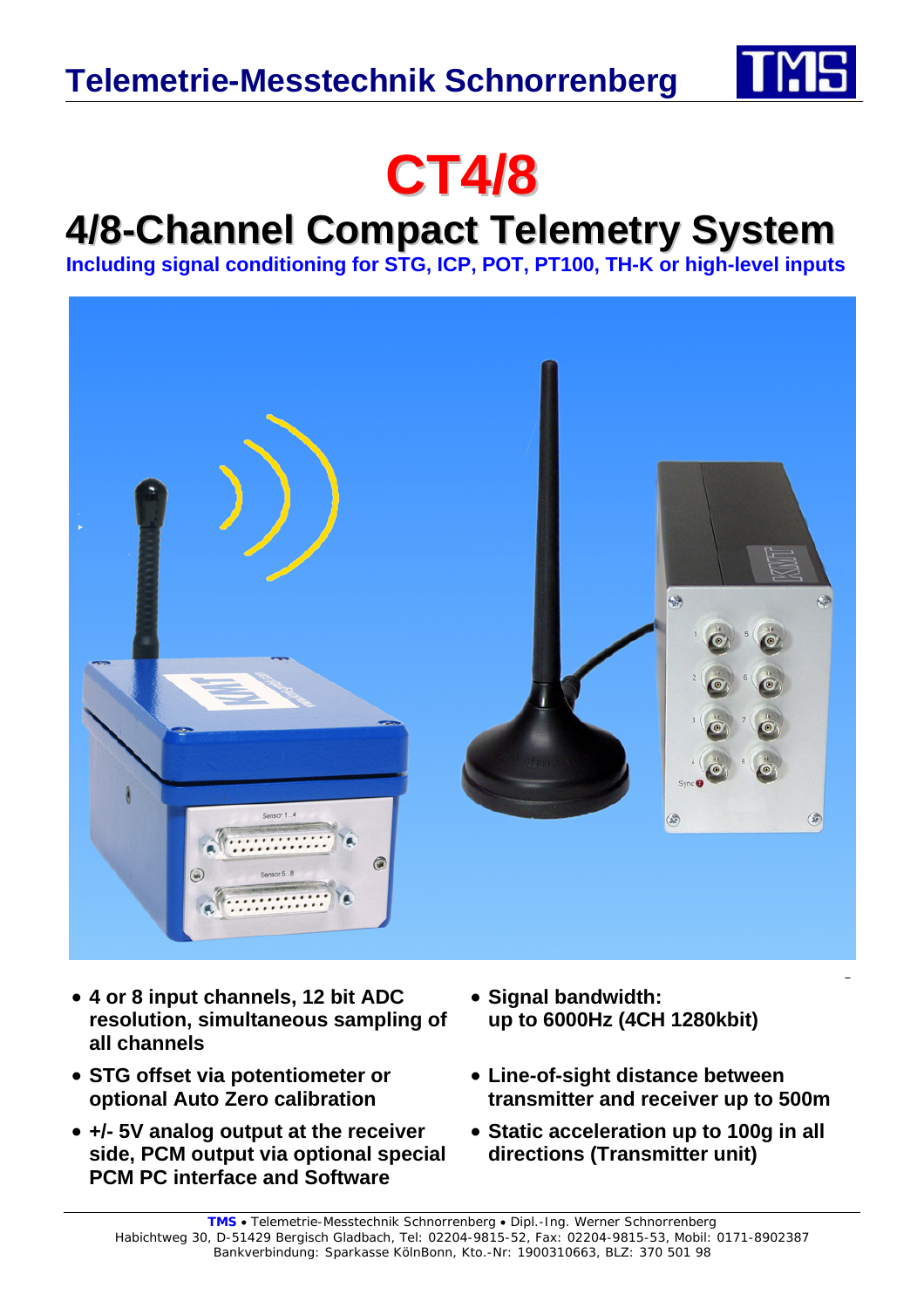

The conditioned measured values are routed via anti-aliasing filter to a 12-bit A/D converter, simulate sampling of all channels, encoded in PCM format and transferred to the HF transmitter as modulation variables. Dynamic range is 72dB with a signal-to-noise ratio of approximately 70dB.

Various configurations of different sensor modules are possible like signal conditioning for strain gages (STG), thermocouples type K (Th-K), thermo sensors Pt100, ICP sensors, potentiometer sensors (POT) and also Voltage inputs (+/-5 or +/-10V). Mixed configuration available.

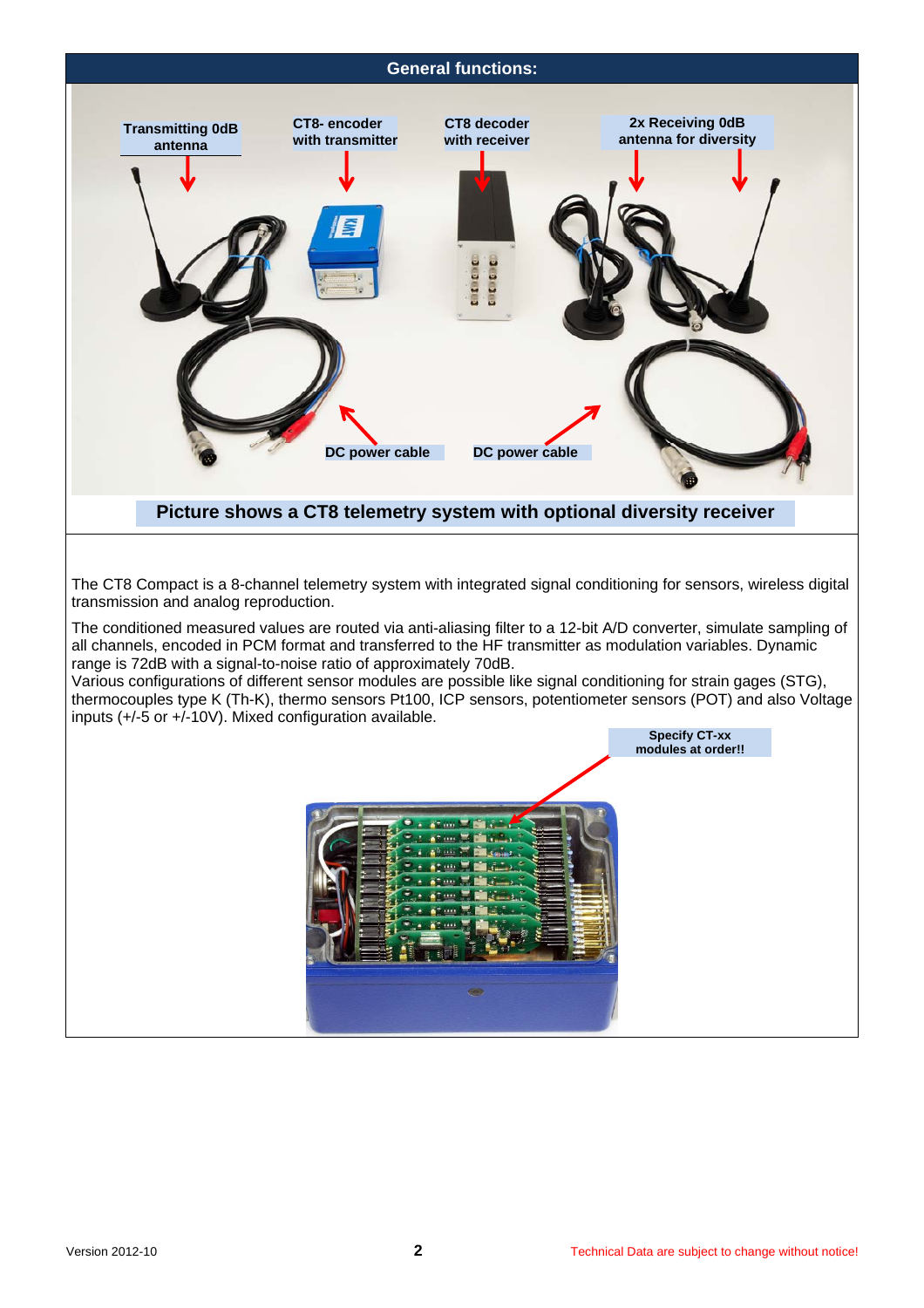

**Transmitter Device (Encoder)** 

**25-pole female SubD input connector for sensors 1 to 4**

**7-pole female TUCHEL connector for power supply input (10–30V DC) 25-pole female SubD input connector for sensors 5 to 8 Power ON LED Female TNC connector for transmitter antenna Auto Zero Switch (option)**

**Power Switch**



## **Rear side view**

## **CT-4/8-ENC**

| CT-STG V1:                                           |                                                                                                                                            |  |  |  |
|------------------------------------------------------|--------------------------------------------------------------------------------------------------------------------------------------------|--|--|--|
| Sensor:                                              | strain gage, $\geq$ 350 Ohms                                                                                                               |  |  |  |
| Bridge completion:                                   | full, half and quarter-bridge (optional)                                                                                                   |  |  |  |
| Excitation:                                          | 4 VDC (fixed), short-circuit protection up to 20mA                                                                                         |  |  |  |
| Gain:                                                | 200 or 1000 - selectable by solder jumpers                                                                                                 |  |  |  |
|                                                      | Optional Gain: 250-500-1000-2000 with new CT-STG V2 module                                                                                 |  |  |  |
| Offset                                               | Zero adjustment by potentiometer or optional Auto-zero function<br>(which is not lost by power-off), offset range up to 80% of full scale. |  |  |  |
|                                                      |                                                                                                                                            |  |  |  |
| CT-TH-K-ISO:                                         |                                                                                                                                            |  |  |  |
| Sensor:                                              | thermo-couple, type K (with cold junction compensation)                                                                                    |  |  |  |
| Temperature measuring range:                         | -50°C to +1000°C (other on request) with galvanic isolation                                                                                |  |  |  |
| CT-PT100:                                            |                                                                                                                                            |  |  |  |
| Sensor:                                              | resistance temperature detectors (RTDs) with resistance of 100 ohm                                                                         |  |  |  |
| Temperature measuring range:                         | $-100^{\circ}$ C to $+500^{\circ}$ C                                                                                                       |  |  |  |
| <b>CT-VOLT:</b>                                      |                                                                                                                                            |  |  |  |
| High-level inputs:                                   | $+/-$ 5 Volt or $+/-$ 10 Volt (other ranges on request)                                                                                    |  |  |  |
| CT-ICP:                                              |                                                                                                                                            |  |  |  |
| Sensor:                                              | For ICP® sensor inputs, Current exc. 4mA                                                                                                   |  |  |  |
|                                                      | Signal gain x 2, 4, 8, 16, 32 - Signal bandwidth 3 Hz up to 6000Hz (depended of transmitter)                                               |  |  |  |
| CT-POT:                                              |                                                                                                                                            |  |  |  |
| Sensor:                                              | Potentiometer Sensor > 350 Ohms to 10kOhm                                                                                                  |  |  |  |
| Excitation:                                          | 4 VDC (fixed)                                                                                                                              |  |  |  |
| <b>System Parameters:</b>                            |                                                                                                                                            |  |  |  |
| Channels:                                            | 4 or 8                                                                                                                                     |  |  |  |
| Resolution:                                          | 12 bit A/D converter with anti aliasing filter, simultaneous sampling of all channels                                                      |  |  |  |
| Line-of-sight distance with diversity telemetry:     | 200m with 40kbit, 150m with 320/kbit, 100m with 640kbit, 50m with 1280kibt (free view)                                                     |  |  |  |
| Line-of-sight distance with non-diversity telemetry: | 500m with 40kbit (free view)                                                                                                               |  |  |  |
| Powering:                                            | 10-30V DC                                                                                                                                  |  |  |  |
| Power consumption:                                   | 200 mA (at 12V) using 8 STG sensors at 350 Ohms and 40 kbit transmitter                                                                    |  |  |  |
|                                                      | Cut off frequency from anit-aliasing filter (-3dB)                                                                                         |  |  |  |
|                                                      | Scanning rate (red)<br>4 Channels<br>8 Channels<br><b>Bit rate</b>                                                                         |  |  |  |
|                                                      | 6000 Hz<br>3000 Hz<br>1280 kbit/s<br>(24615 Hz)<br>(12800 Hz)                                                                              |  |  |  |
|                                                      | 3000 Hz<br>1500 Hz<br>640 kbit/s<br>(12308 Hz)<br>(6400 Hz)                                                                                |  |  |  |
|                                                      | 750 Hz<br>1500 Hz<br>320 kbit/s<br>3200 Hz<br>(6154 Hz                                                                                     |  |  |  |
| Analog signal bandwidth:                             | 190 Hz<br>95 Hz<br>40 kbit/s<br>(400 Hz)<br>(770 Hz)<br>depending of transmitter!                                                          |  |  |  |
| Dimensions:                                          | 132 x 85 x 68mm                                                                                                                            |  |  |  |
| Weight:                                              | 0.8 kg without cables                                                                                                                      |  |  |  |
| Transmission:                                        | Digital PCM Miller format - FSK                                                                                                            |  |  |  |
| Transmission Power:                                  | 10mW                                                                                                                                       |  |  |  |
| Operating temperature:                               | $-20+70°C$                                                                                                                                 |  |  |  |
| Housing:                                             | Aluminum                                                                                                                                   |  |  |  |
| Humidity:                                            | 20  80% no condensing                                                                                                                      |  |  |  |
| Static acceleration:                                 | 100g in all directions                                                                                                                     |  |  |  |

Shock: 200g in all directions